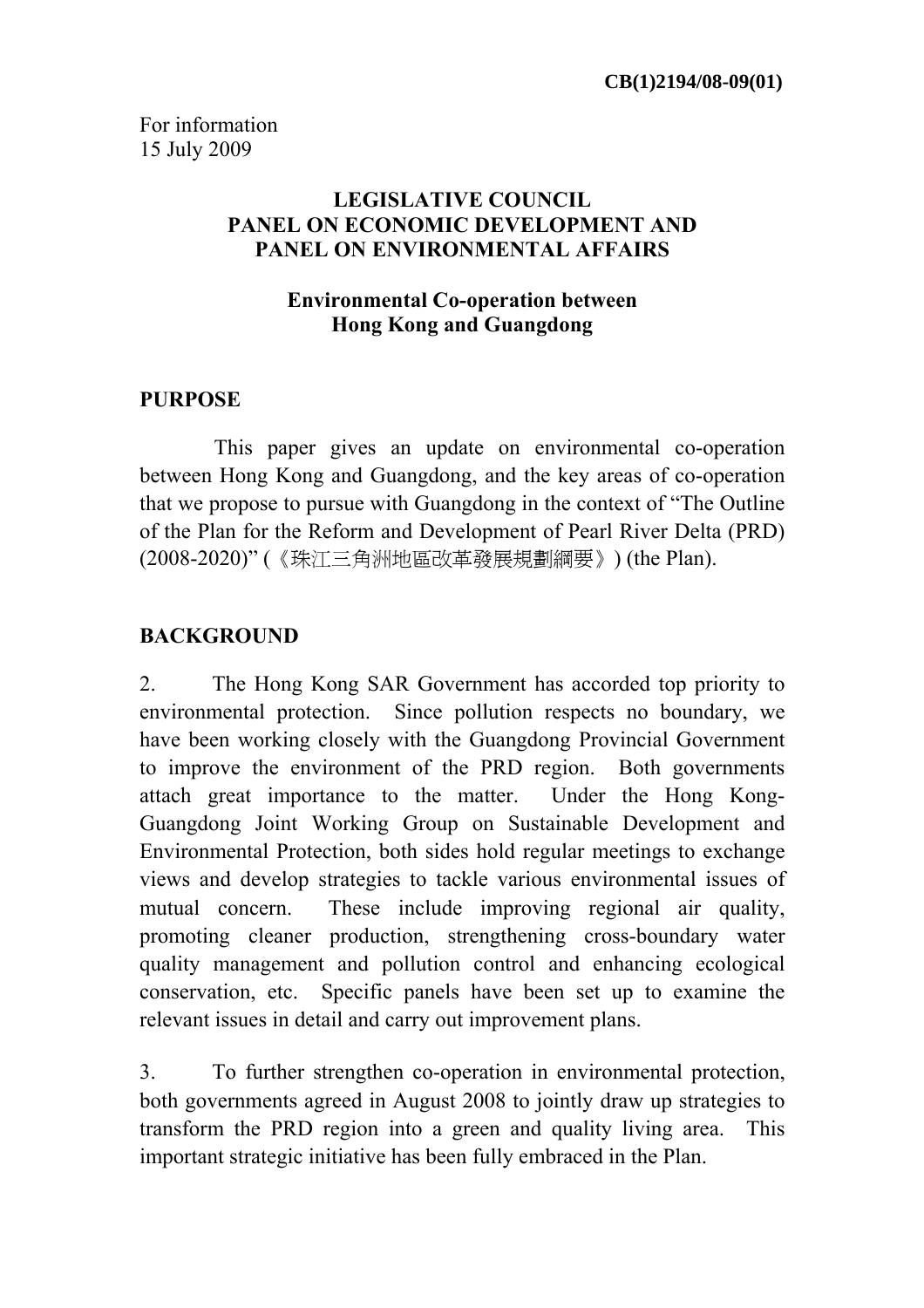# **LATEST PROGRESS**

# **Improving Regional Air Quality**

# *2010 Emission Reduction Targets*

4. We reached a consensus with the Guangdong Provincial Government in April 2002 to reduce, on a best endeavour basis, the emissions of four major air pollutants, namely sulphur dioxide  $(SO<sub>2</sub>)$ , nitrogen oxides (NOx), respirable suspended particulates (RSP) and volatile organic compounds (VOC) by 40%, 20%, 55% and 55% respectively in the region by 2010, using 1997 as the base year. Both sides' resolve to achieve these reduction targets was reconfirmed at the Plenary of the Hong Kong/Guangdong Co-operation Joint Conference held in August last year.

# *PRD Regional Air Quality Management Plan*

5. To achieve the 2010 reduction targets, the two governments jointly drew up in December 2003 the PRD Regional Air Quality Management Plan (the Management Plan), which sets out air pollution control and emission reduction measures targeting at major emission sources. Both governments are working in earnest to implement the Management Plan. To follow up on the tasks under the Management Plan, a PRD Air Quality Management and Monitoring Special Panel (the Panel) was set up under the Hong Kong/Guangdong Joint Working Group on Sustainable Development and Environmental Protection.

6. The emission reduction and control measures under the Management Plan target at the main emission sources, including power plants, vehicles and industrial processes. At home, emission caps have been imposed on all power plants and we are progressively tightening them during licence renewals. In 2008, we brought the Air Pollution Control (Amendment) Ordinance 2008 through LegCo to give statutory effects to the emission caps. Incentive schemes have also been put in place to promote a wider use of environment-friendly vehicles. Duty concession has also been introduced for Euro V diesel. We are now looking into the use of cleaner fuels by local ferries as well as stepping up control to limit the maximum VOC content in consumer products.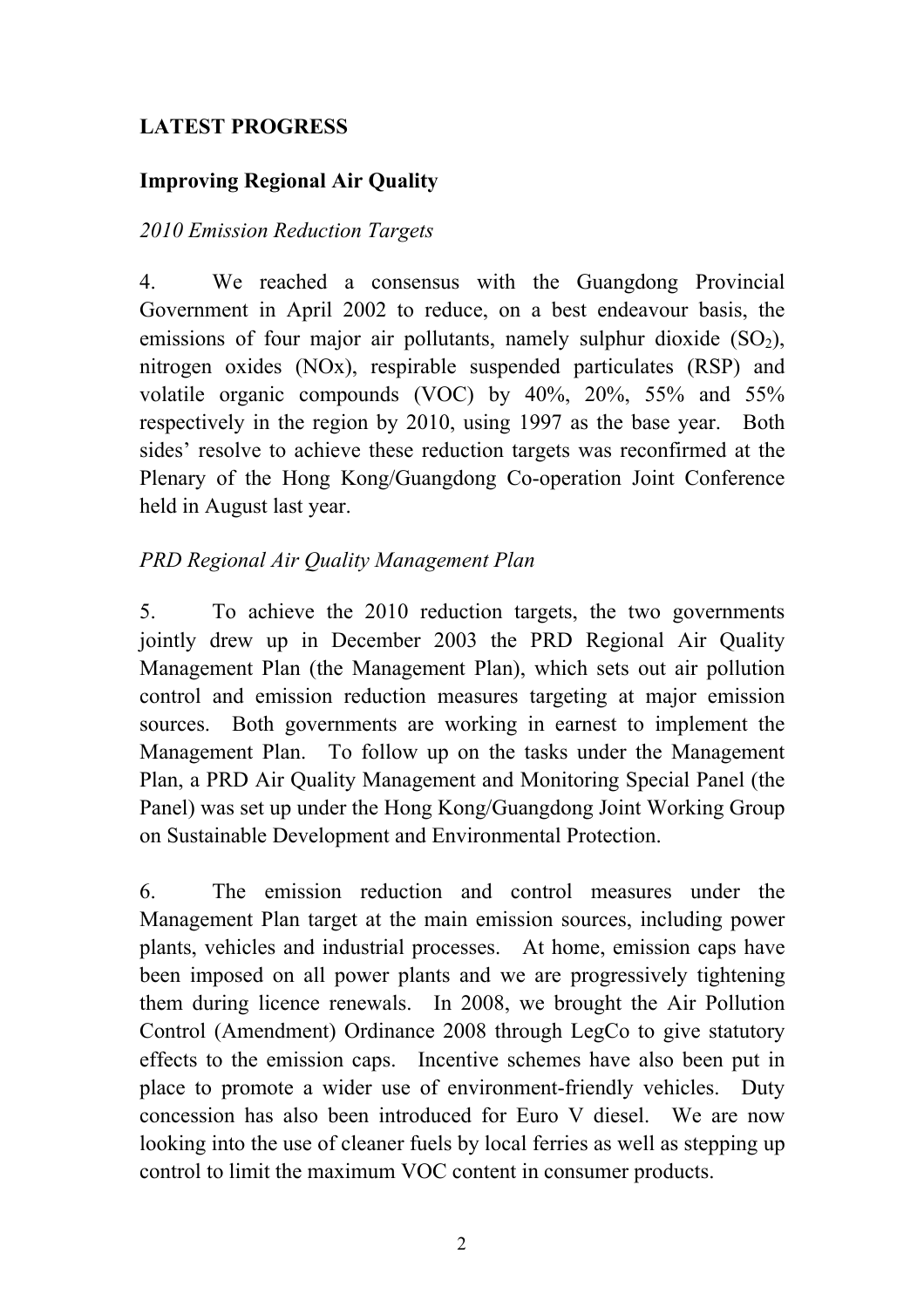7. The Guangdong Provincial Government is also implementing a host of air quality improvement measures in order to deliver the 2010 emission reduction targets. These measures, which are summarized at **Annex,** focuses on improving energy supply structure, speeding up installation of flue gas desulphurization systems in thermal power plants, stepping up control of emissions from industrial sources, tightening motor vehicle emissions and fuel standards, and recovering vapour from oil depots, tanker trucks and petrol filling stations, etc. To further improve regional air quality, the Guangdong Provincial Government introduced in March 2009 the "Measures for Prevention and Control of Air Pollution in the Pearl River Delta Region of Guangdong Province (廣東省珠江三角洲 大氣污染防治辦法) which set out further steps to control emissions from the power sector, road transport and industrial sources.

# *Regional Air Quality Monitoring Network*

8. Under the Management Plan, both sides have jointly established a PRD Regional Air Quality Monitoring Network (the Monitoring Network) to provide comprehensive and accurate air quality data for the PRD region. A Regional Air Quality Index and a chart showing the pollution distribution pattern are published daily. Reports covering the regional air pollution situation between December 2005 and December 2008 are available at the websites of the environmental protection authorities of the two sides.

# *Emission Trading Pilot Scheme*

9. To facilitate power plants in the region to comply with the emission caps set by their respective regulatory authorities, both governments developed an implementation framework for the Emission Trading Pilot Scheme for Thermal Power Plants in the PRD Region in January 2007. We also introduced suitable amendments to the Air Pollution Control Ordinance (Cap. 311) in 2008 to put in place the necessary legal framework for local power plants to engage in emission trading with their counterparts in the PRD region as a means to meeting the emission caps.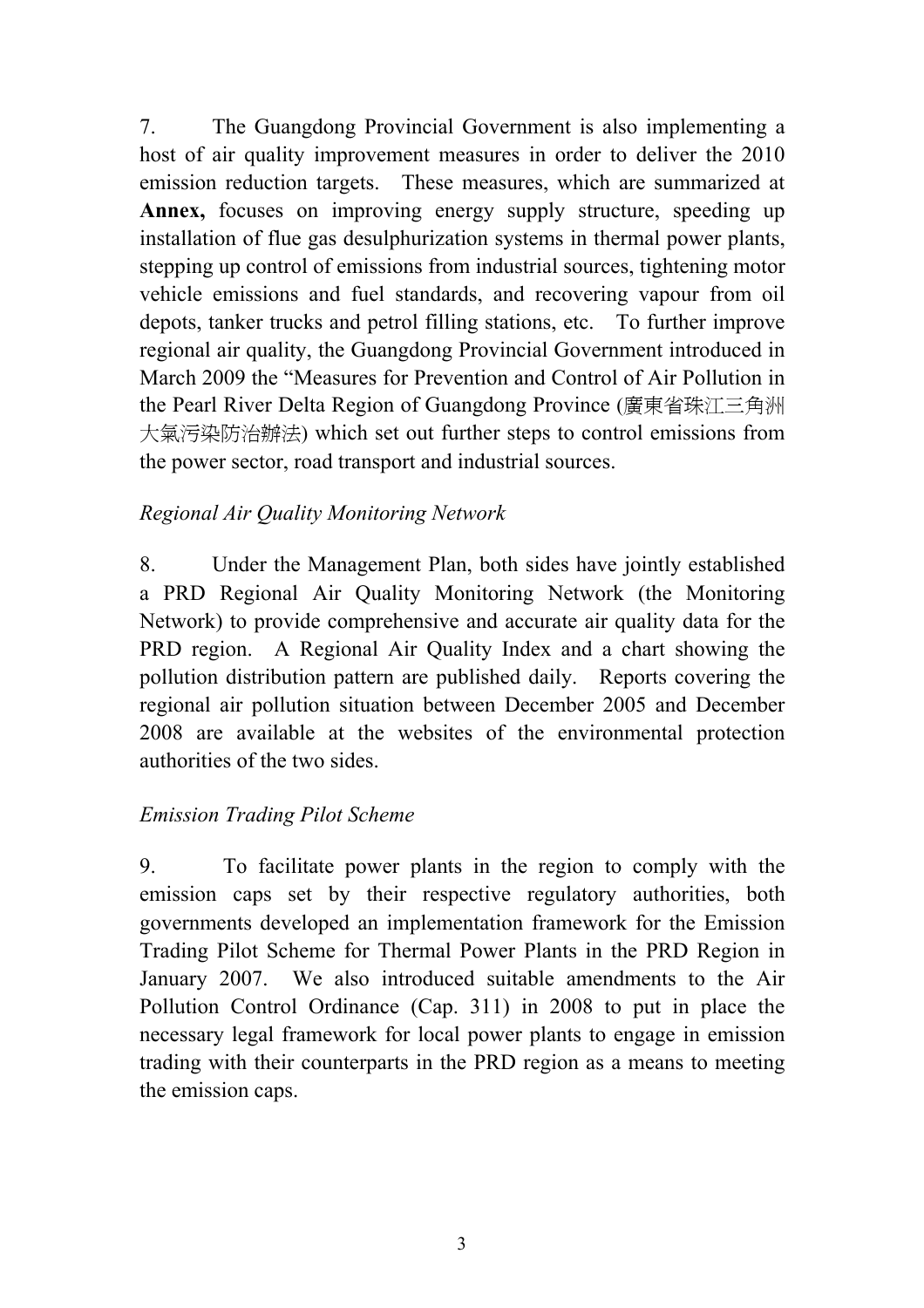### *Mid-term Review of the Management Plan*

10. A mid-term review of the Management Plan was completed in 2008 to assess the effectiveness of the various emission reduction measures and the emission trends in the region, as well as to formulate enhanced control measures. The review concluded that the preventive and control measures being implemented by both sides under the Management Plan had helped reduce substantially air pollutant emissions in the region. It also recommended implementation of additional control measures targeting mainly at emissions from the industrial and transport (both land-based and marine) sectors.

11. For Hong Kong, the general air quality has shown some improvements in recent years. Over the last five years from 2004 to 2008, the ambient concentration levels of RSP,  $NOx$ ,  $SO<sub>2</sub>$  and ozone have been reduced by 9% to 20%. The number of hours of reduced visibility<sup>1</sup> has also dropped by 30%. According to the monitoring results of the Pearl River Delta Regional Air Quality Monitoring Network for 2008, notwithstanding the continuing economic growth in the PRD Region last year, the average annual concentration levels of  $SO<sub>2</sub>$  and RSP in the region decrease by 19% and 11% respectively as compared to the 2007 levels. These reductions were attributable to the implementation of enhanced emission reduction measures and strengthening controls on vehicle emissions in the PRD economic zone. They also underscore the importance and effectiveness of the joint efforts of the two governments in improving regional air quality.

# **Cleaner Production**

 $\overline{a}$ 

12. In August 2007, the Guangdong Provincial Government and Hong Kong SAR Government signed the "Co-operation Agreement to Promote Energy Efficiency, Cleaner Production and Comprehensive Utilisation of Resources to Enterprises in Hong Kong and Guangdong", which lays the foundation of cooperation between the two places on promoting energy efficiency and cleaner production to industrial

 $<sup>1</sup>$  "Reduced visibility" refers to visibility below 8 kilometres when there is no fog, mist or</sup> precipitation.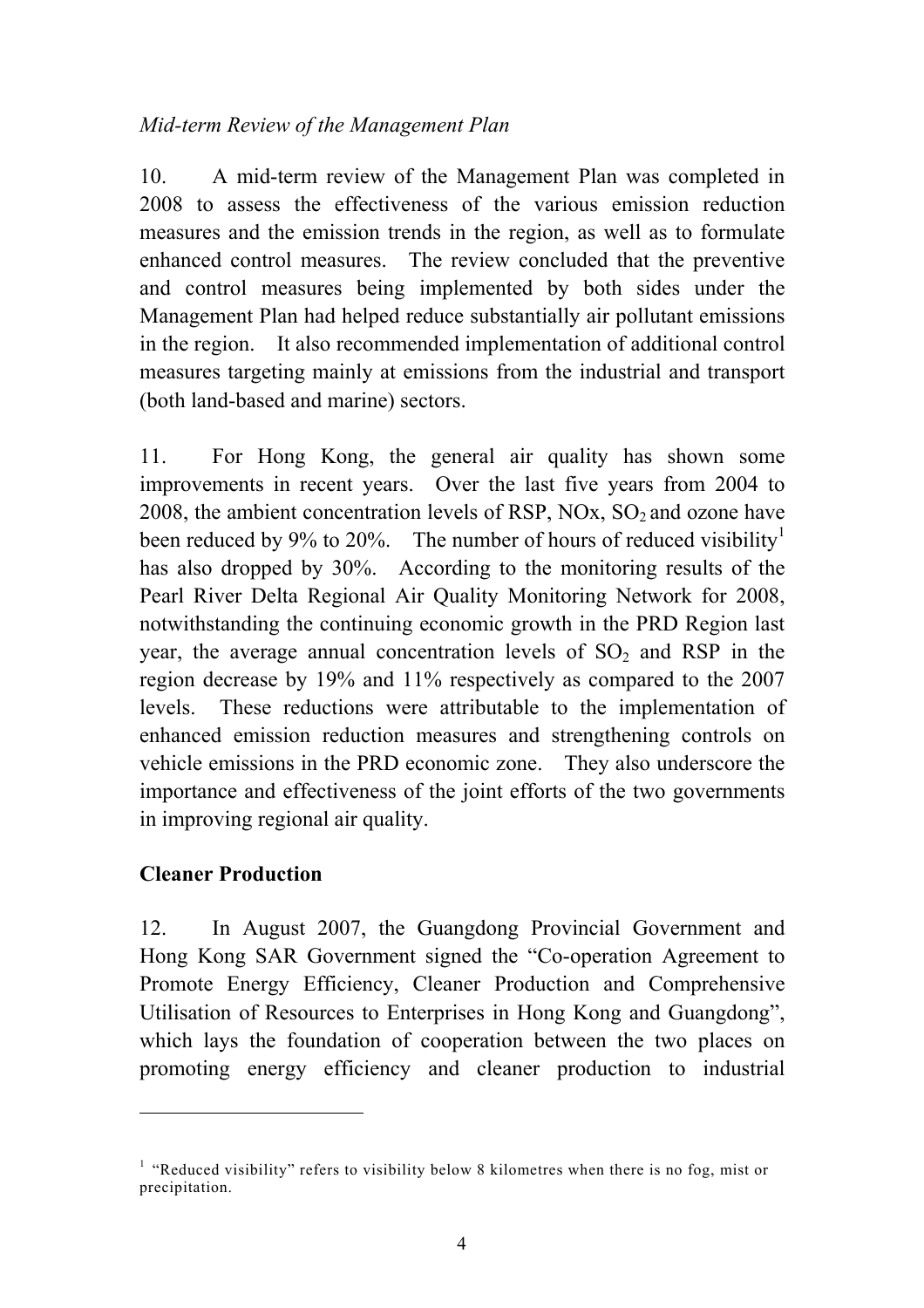enterprises in Hong Kong and Guangdong.

13. A five-year Cleaner Production Partnership Programme (the Programme) was launched in April 2008 to encourage and facilitate Hong Kong-owned factories in the PRD region to adopt cleaner production technologies and practices, with a view to reducing emissions and enhancing energy efficiency. Under the Programme, professional advice and technical support are provided to enterprises from eight industrial sectors: textiles, printing and publishing, metals and metal products, non-metallic mineral products, chemical products, food and beverage, paper and paper product manufacturing, and furniture making.

14. The Hong Kong SAR Government has set aside more than \$93 million to provide funding support to the Programme which comprises awareness promotion, subsidising factories for on-site assessments, demonstration projects and verification of the effectiveness of improvement projects. Together with the local authorities of PRD cities, outreaching activities, seminars and exhibitions on cleaner production technologies have been organised.

15. The Hong Kong Productivity Council is helping to implement the Programme in collaboration with environmental technology service providers across the region. To share information and successful experience, we have produced cleaner production guidebooks and set up a dedicated website and an enquiry hotline.

# **Regional Water Quality Improvement and Other Areas of Cooperation**

16. The Hong Kong SAR Government and Guangdong Provincial Government have established solid co-operation in tackling water pollution problem at the Pearl River Estuary and neighbouring waters. In 2008, both sides developed an advanced computer modelling tool for water quality assessment. It is capable of simulating the complicated flow distributions and water quality processes in the Pearl River Estuary, and serves as a scientific analytical tool to facilitate the two governments to draw up water quality management and pollution abatement plans. With the aid of the model, both sides will jointly explore the next stage of Pearl River Estuary water quality management cooperation.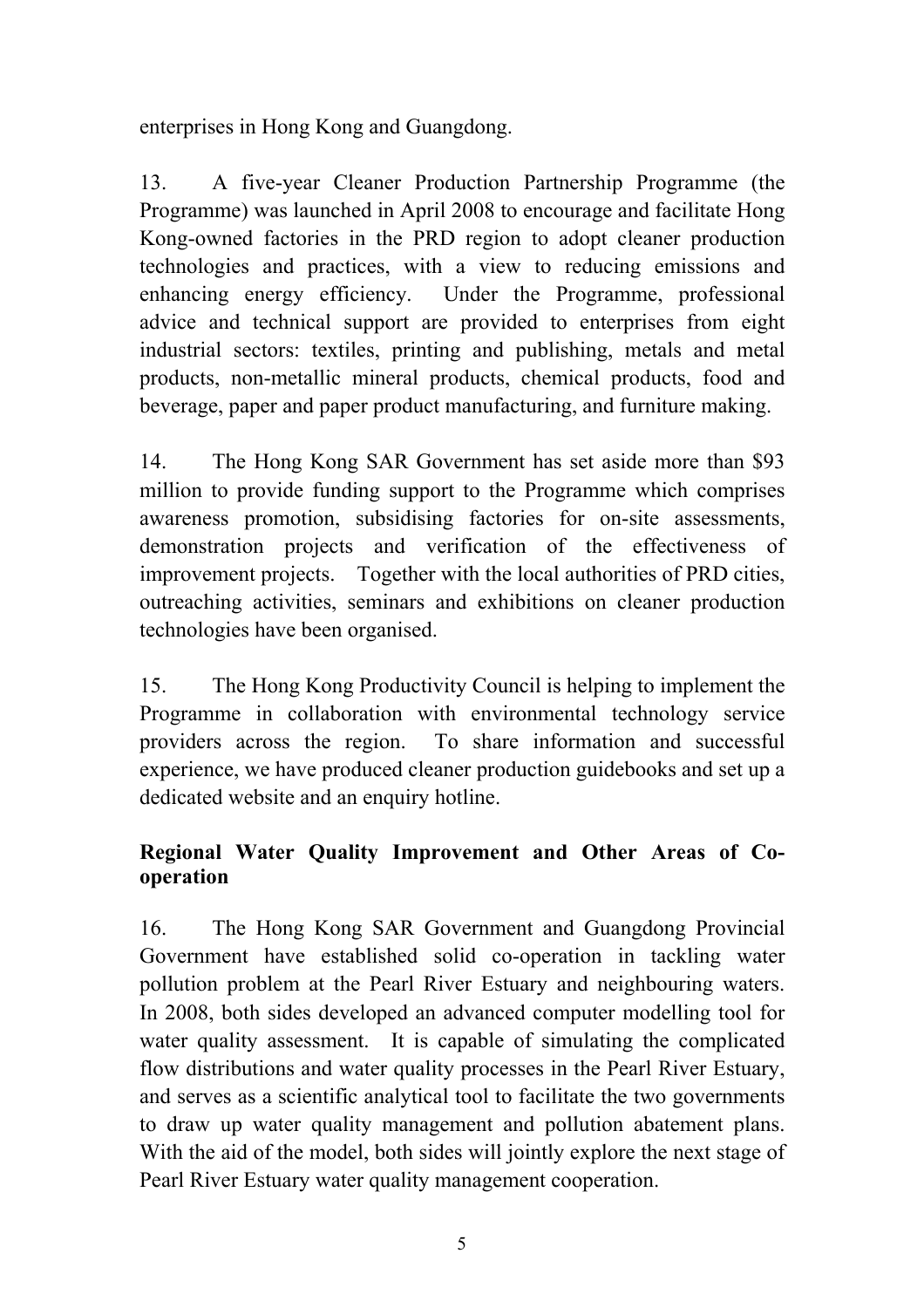17. It is the intention of both sides to progressively strengthen water pollution control in the Pearl River Estuary and neighbouring waters. The first review of the Deep Bay (Shenzhen Bay) Water Pollution Control Joint Implementation Programme has been completed. A revised Programme setting out the pollutant reduction targets for Shenzhen Bay and actions to be taken to progressively reduce the pollution loading has been drawn up. The two sides are also undertaking a review of the regional water quality control strategy for Mirs Bay.

18. In addition, both sides had conducted exchanges in a number of areas to facilitate effective marine resources management and sustainable development in Pearl River estuary. These included the establishment and management of marine protected areas and aquaculture technology. Both governments have been cooperating in conservation and research work on artificial reefs, Chinese white dolphins, coral reefs and sea turtles. There are also frequent exchanges on afforestation, urban greening, forest pest control, and protection of endangered animal and plant species.

# **GREEN PEARL RIVER DELTA REGION**

19. On the basis of the existing co-operation platform, Hong Kong and Guangdong have agreed last year to further strengthen and deepen co-operation on environmental front. Both sides would jointly draw up strategies to transform the PRD region into a green and quality living area (Green PRD Living Area) under the principle of sustainable development, and seek to develop a more comprehensive and forward looking approach in taking forward regional environmental cooperation. The objective is to develop the PRD region into a low-carbon, high-technology and lowpollution cluster of cities with quality living.

20. In January 2009, the National Development and Reform Commission released the Outline of the Plan for the Reform and Development of the Pearl River Delta (2008-2020)" (《珠江三角洲地區 改革發展規劃綱要》) and the principle of Green PRD Living Area has been included in the Plan. Areas could be explored for enhanced cooperation, according to the Plan, include encouraging wider use of and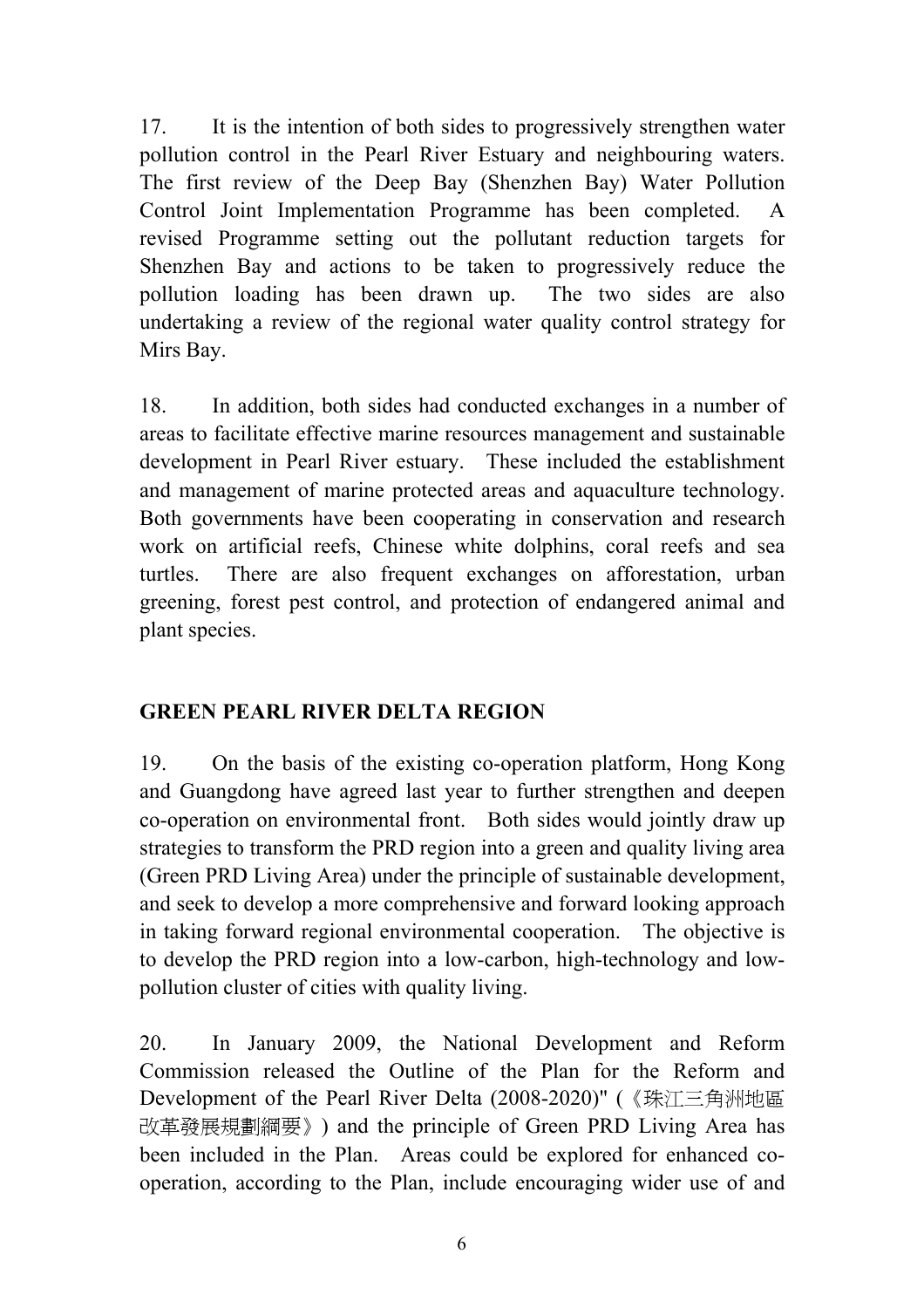research in renewable energy; facilitating joint effort in natural conservation, promoting the development of circular economy; enhancing cleaner production in the region; and mapping out strategies to further improve the regional air quality.

21. At the 12th Working Meeting of the Hong Kong/Guangdong Cooperation Joint Conference in January 2009, the two governments agreed to promote the concept of Green PRD Living Area, and to strive for its inclusion in the National  $12<sup>th</sup>$  Five-year Plan.

# **VIEWS SOUGHT**

22. Members are invited to note the latest position of environmental co-operation between Hong Kong and Guangdong as set out in this paper.

**Environment Bureau July 2009**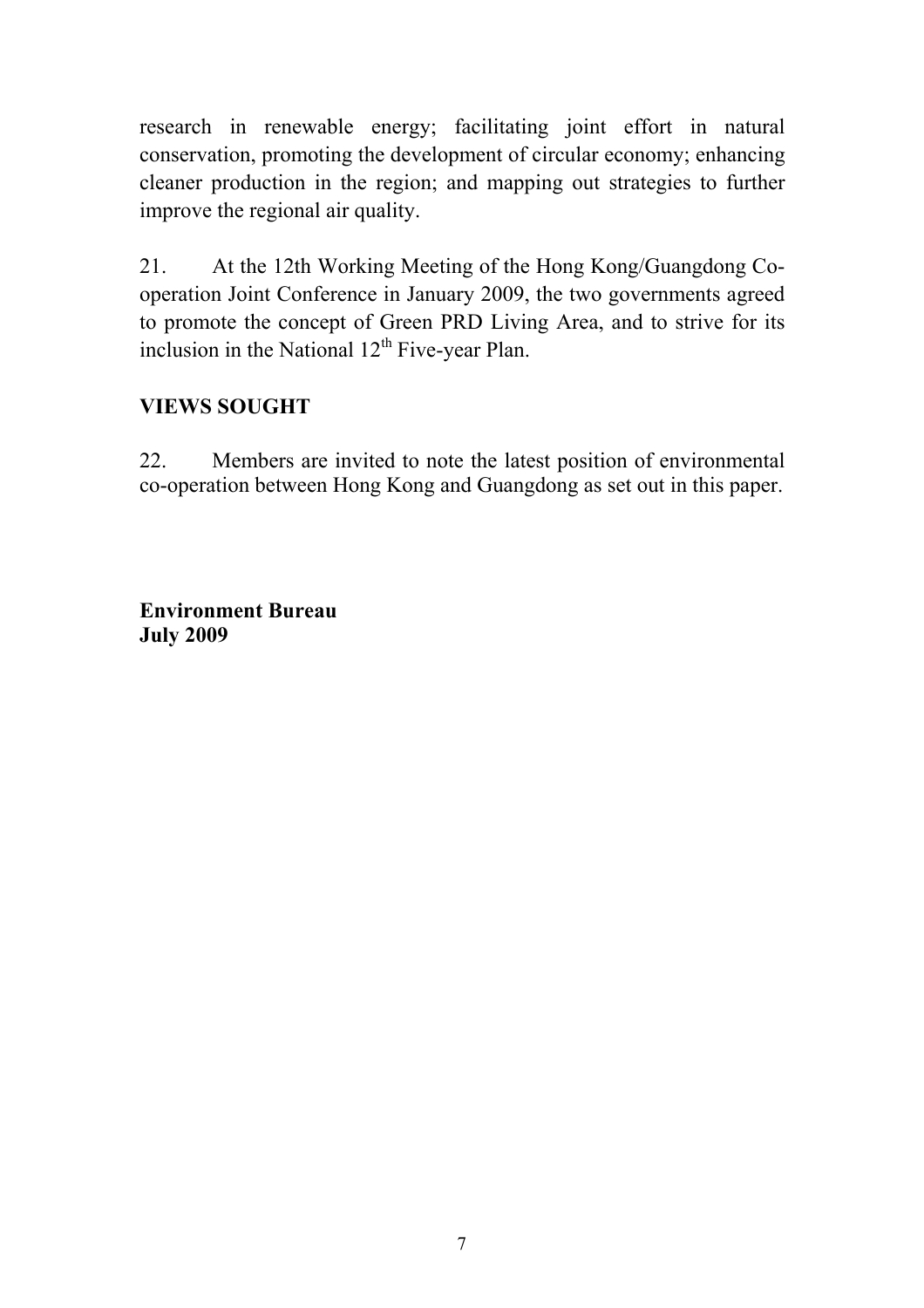#### **Annex**

# **Pearl River Delta Regional Air Quality Management Plan Emission Reduction Measures of Guangdong Provincial Government**

 Measures taken by Guangdong Province under the management Plan include the following –

- 1. establishing a diversified clean energy production and supply system, including terminating construction of new coal-fired or oilfired power plants, development of gas-fired power plants and transmission of electricity from the western provinces;
- 2. requiring all large-scale thermal power generating units to carry out flue gas desulphurization;
- 3. requiring thermal power plants to install continuous emissions monitoring systems with instant on-line access by local authorities;
- 4. requiring all thermal power plants that are under construction, alteration or expansion to carry out flue gas denitrification (de- $NOx$ :
- 5. closing down small thermal power plants and other serious polluting industries (including cement plants and iron and steel plants with low production capacity);
- 6. stepping up annual inspections and on-road spot checks on vehicles;
- 7. restricting the growth of motorcycles at key cities and banning them in the Guangzhou and Dongguan city areas;
- 8. implementing an environment labeling pilot system for vehicles at key cities, so that vehicles of specific categories are restricted from using the roads when the ambient air quality is bad;
- 9. constructing metro expressway systems, developing green transportation and strengthening vehicle emission and fuel